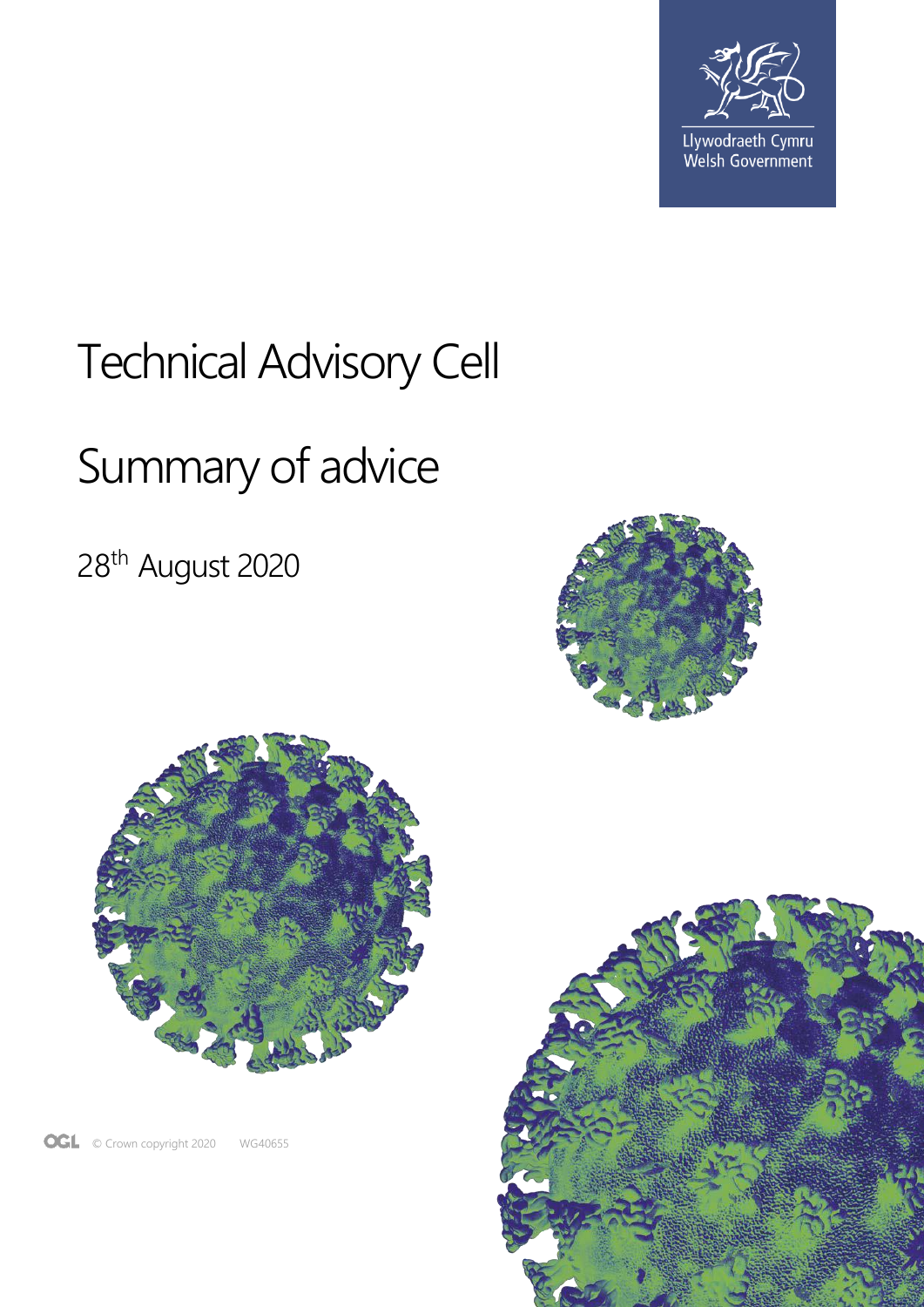### **Technical Advisory Cell: Summary Brief**

28<sup>th</sup> August 2020

#### **Top-line summary**

- Results from the Office for National Statistics infection study show that for the week 14 August to 20 August, an average of 0.04% of the community population in Wales had COVID-19. This equates to approximately 1 person in every 2,800 or 1,100 people during this time. Modelling suggests the rate has been fairly stable over the past 6 weeks.
- The current growth rate is estimated to be between -0.09 and -0.02. There is significant uncertainty around the actual growth rate; infections could be shrinking by two to nine percent a day.
- Care should be taken when interpreting these figures due to low sample sizes and case numbers.
- Papers from SAGE considered by the Technical Advisory Cell and Group are published here: [https://www.gov.uk/government/collections/scientific](https://www.gov.uk/government/collections/scientific-evidence-supporting-the-government-response-to-coronavirus-covid-19#meeting-minutes-and-supporting-papers)[evidence-supporting-the-government-response-to-coronavirus-covid-](https://www.gov.uk/government/collections/scientific-evidence-supporting-the-government-response-to-coronavirus-covid-19#meeting-minutes-and-supporting-papers)[19#meeting-minutes-and-supporting-papers.](https://www.gov.uk/government/collections/scientific-evidence-supporting-the-government-response-to-coronavirus-covid-19#meeting-minutes-and-supporting-papers)
- Additional papers published by the Technical Advisory Group are available here: [https://gov.wales/advice-coronavirus-technical-advisory](https://gov.wales/advice-coronavirus-technical-advisory-cell#Subjectspecificreports)[cell#Subjectspecificreports](https://gov.wales/advice-coronavirus-technical-advisory-cell#Subjectspecificreports)

#### **Growth Rate**

• The current growth rate is estimated to be between -0.09 and -0.02. There is significant uncertainty around the actual growth rate; infections could be shrinking by two to nine percent a day. Care should be taken when interpreting the growth rate and reproduction number of Wales. This is because these estimates are based on low case numbers and dominated by clustered outbreaks and are not sufficiently robust to inform policy decisions.

#### **Reproduction number**

• The most recent estimate of the Reproduction number  $R_t$  for Wales from SAGE is predicted to be between 0.50 and 0.9. Due to the low number of cases, the estimate of  $R_t$  is now shown as a range without a central estimate. The large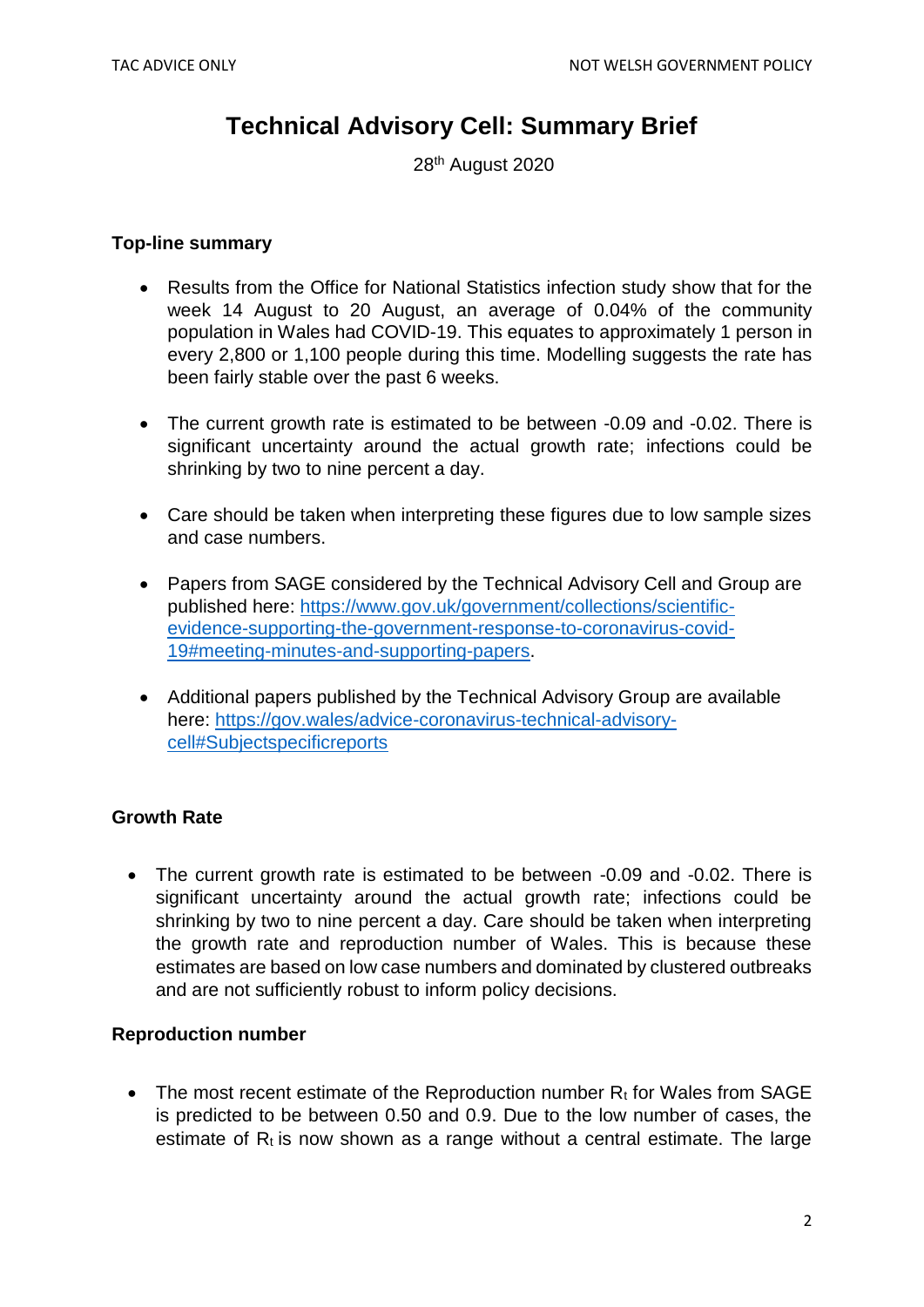confidence interval suggests a high degree of uncertainty of the exact value of Rt.

• A consistent  $R_t$  value below 1 will lead to a reduction in cases and hospitalisations, however a consistent  $R_t$  value above 1 will lead to an increase in cases and hospitalisations. As the number of cases falls, the impact of overdispersion events may increase where instances of the virus being spread to several people in a short space of time may lead to fluctuations in the number of cases.

#### **Current Estimate of Rt in Wales**

- There is evidence of small variations in  $R_t$  between the different nations of the UK. There is, however, greater uncertainty in the estimates for Scotland, Wales, and Northern Ireland partly due to the smaller numbers of cases and deaths compared to England.
- Any changes in transmission that may have occurred in the past two to three weeks will not yet be reflected in clinical data, nor therefore in current estimates of Rt.
- There are three settings which are particularly relevant to the current situation: the community, care homes, and hospitals. These are not independent; infection can be spread between hospitals and care homes, from these settings back into the community, and vice versa. These cannot be captured though estimating  $R_t$ separately for care homes and hospitals.  $R_t$  only considers onward transmission after the virus has been introduced into a particular population.
- SPI-M-O recommends that the situation in particular settings is not monitored using  $R_t$ , but rather in terms of how the number of cases and deaths in them is changing and, where possible, epidemiological investigation of how the three epidemics interact.

#### **Halving time**

 Reliable estimates of halving times cannot currently be estimated due to low numbers of admissions.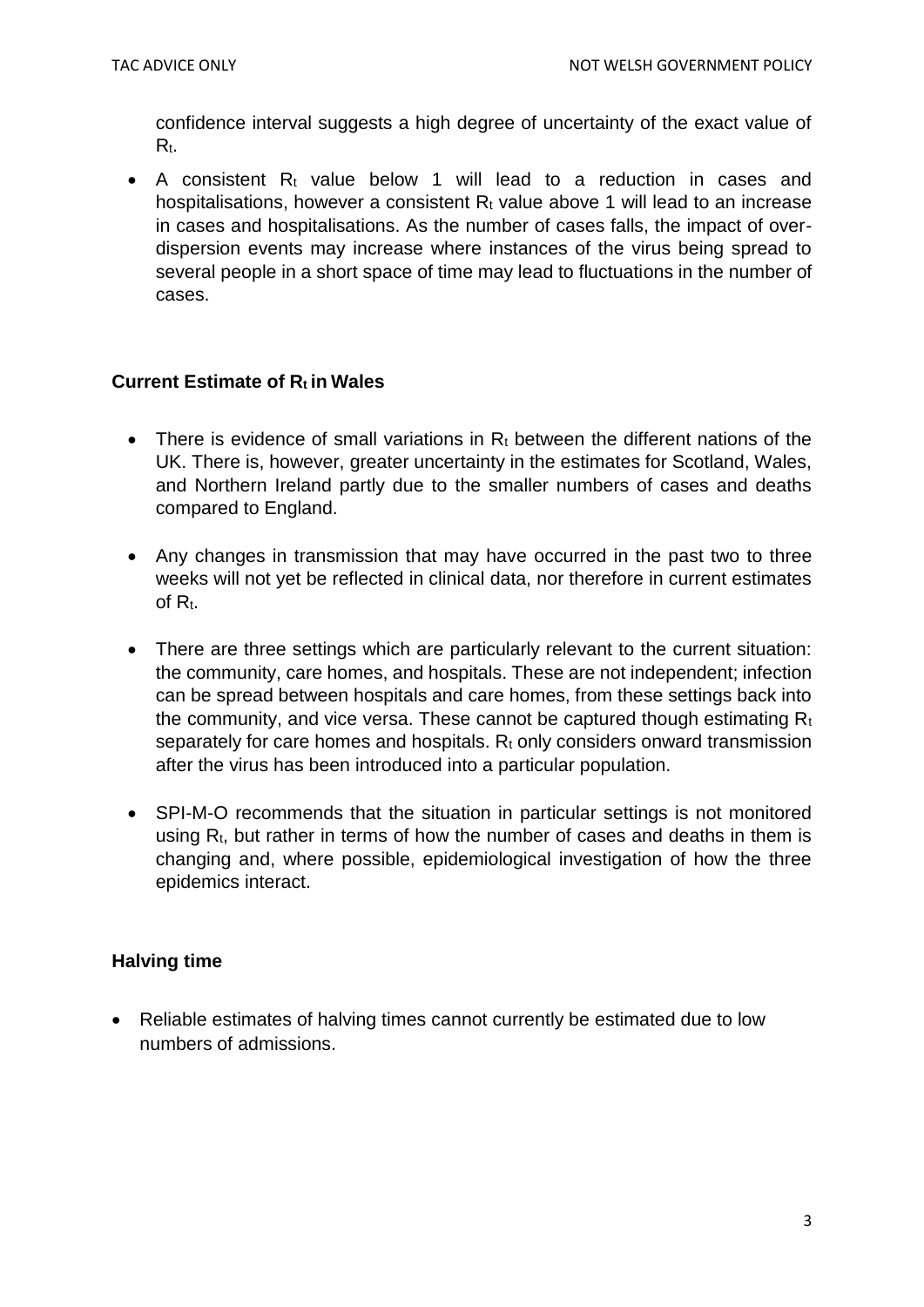#### **Adherence to current measures and mobility**

- The most recent [IPSOS MORI data](https://gov.wales/survey-public-views-coronavirus-covid-19) showed that many people in Wales continued to follow the social distancing guidelines. There were further reductions in those making essential trips in Wales whilst working from home, avoiding non essential public transport and keeping 2 meters away from others remained stable.
- The figure below represents data collected online by IPSOS MORI as part of a multi-country survey on the Global Advisor platform. Each of the waves has included c.600 respondents in Wales. The sample is broadly representative of the adult population aged 16-74. Data is weighted to reflect the age and gender profile of the Welsh population aged 16-74. All samples have a margin of error around them. For a sample of around 500, this is +/- 4.8 percentage points.



- Mobility in the last week shows little change mostly. Changes in mobility over that period have been generally similar in Wales to the UK average.
- In mid-April mobility of [Facebook users](https://data.humdata.org/dataset/movement-range-maps) in Wales was 50% lower than the baseline, this is now around 6% lower and is down slightly from last week. 24% of Facebook users in Wales are staying put, similar to the previous week. In early April around 45% were staying put – this was around 18% in early March.
- [Apple data](https://www.apple.com/covid19/mobility) showing requests for driving directions in Wales have increased slightly in the last week, but are lower than two weeks ago. Relative to the baseline the data are higher than the other nations. The [Google mobility data](https://www.google.com/covid19/mobility/) shows continued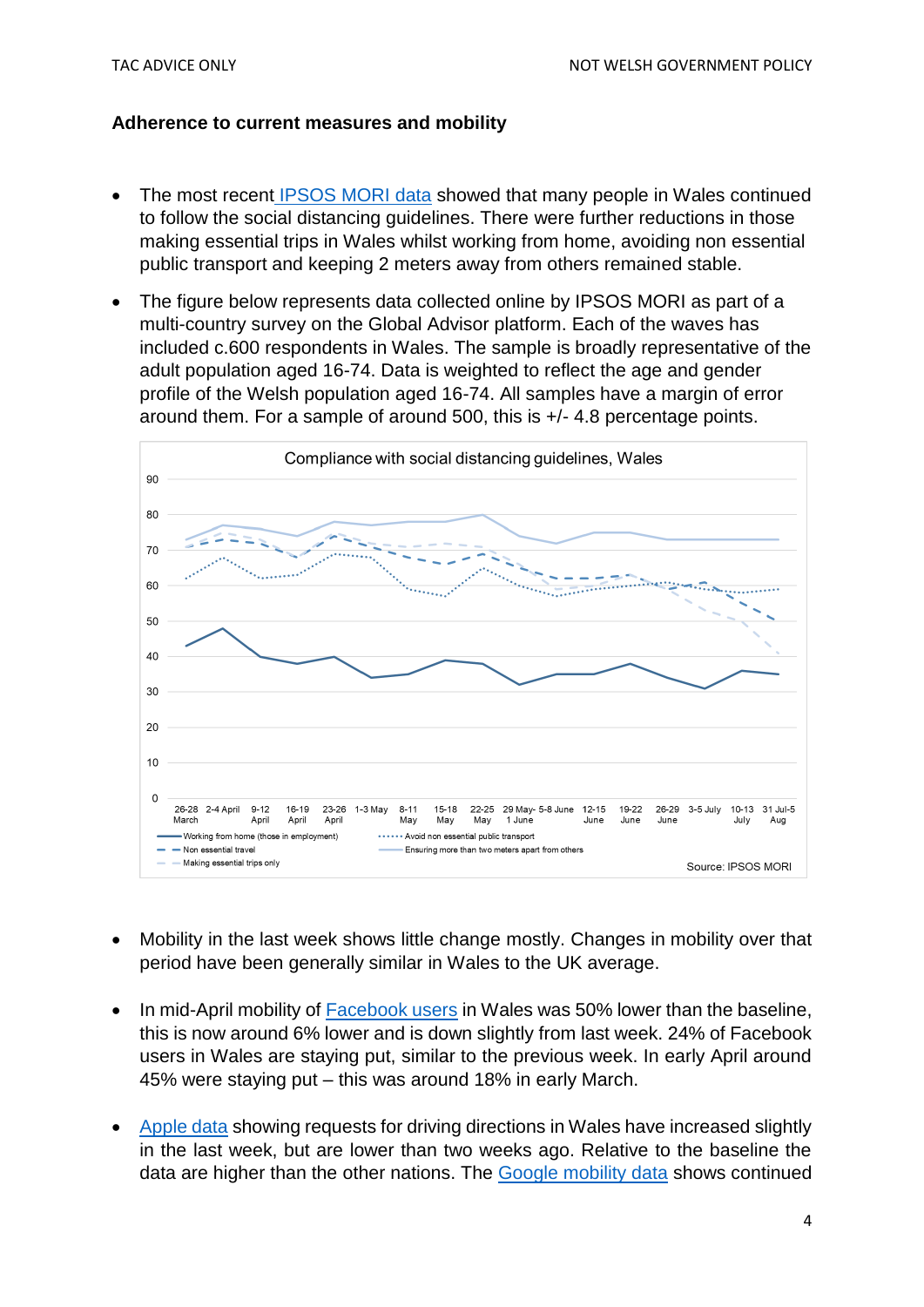increases in retail & recreation. Public transport shows a fall whilst other categories show little change.

- After lockdown patterns of mobility between England and Wales were broadly similar. Between mid-May and early-June England saw larger increases in mobility than Wales, with Scotland showing a similar pattern to Wales. During July mobility increased more in Wales than in England and that continued into early to mid-August. Since then changes have been mostly similar.
- The figure below shows the change in mobility in Wales using Google mobility data. The figures are based on the average of the local authorities that have data. The baseline is the median value, for the corresponding day of the week, during the 5 week period Jan 3–Feb 6, 2020.



#### **ONS Infection Study**

- For the week 14 August to 20 August, an average of 0.04% of the community population had COVID-19 (95% credible interval: 0.01% to 0.09%). This equates to approximately 1 person in every 2,800 (95% credible interval: 1 in 14,700 to 1 in 1,200), or 1,100 people during this time (95% credible interval: 200 to 2,700).
- Modelling suggests the rate has been fairly stable over the past 6 weeks.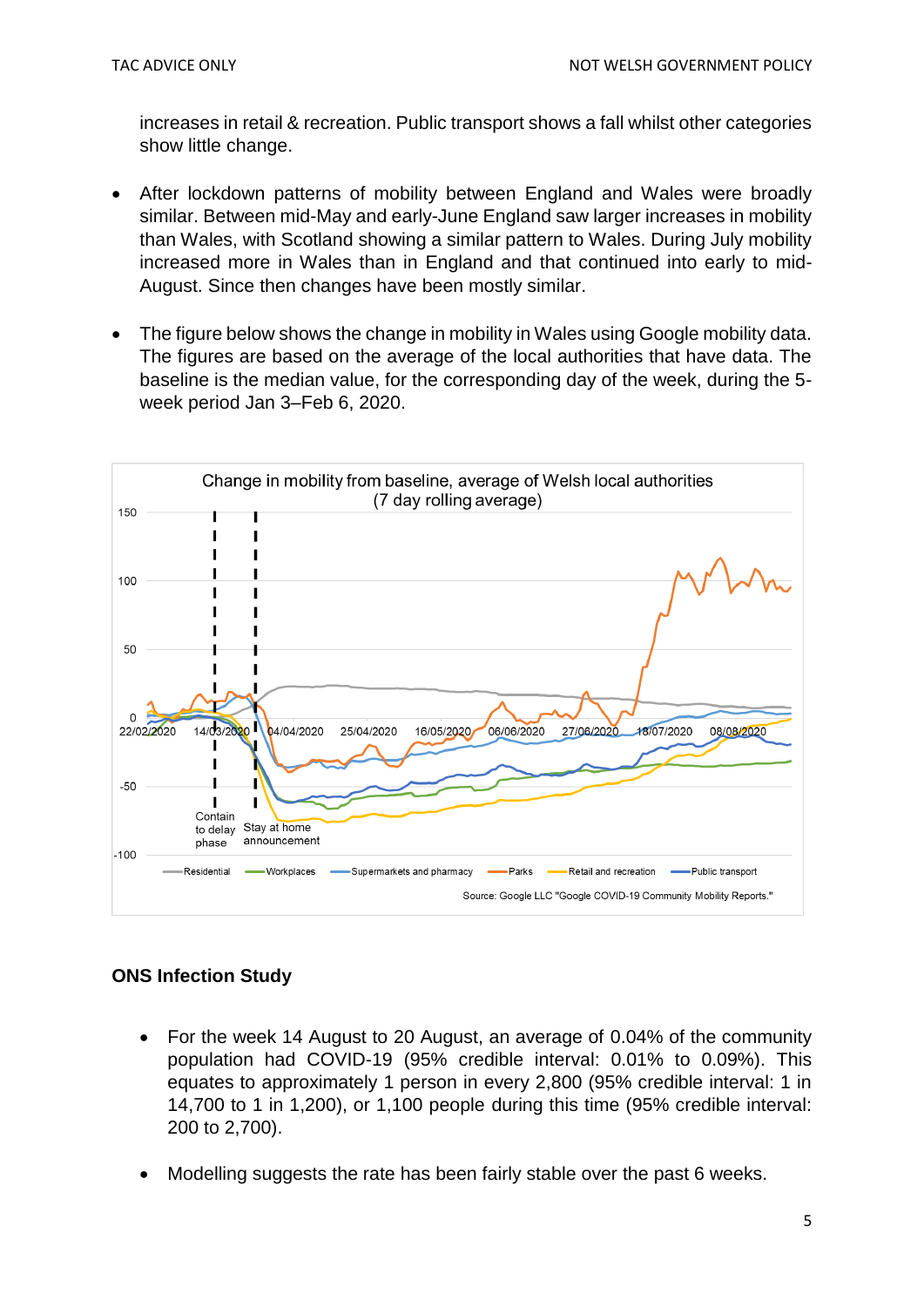• There will be considerable uncertainty in this estimate until the sample size increases over further weeks.

#### **Research**

• There are currently 5321 Welsh patients recruited to COVID-19 urgent public health studies, an increase of 270 in last 7 days.

### **COVID-19 weekly surveillance and epidemiological summary from Public Health Wales**

- NHS 111 and NHS direct calls for COVID-related symptoms are low and stable.
- Ambulance calls possibly related to COVID are now stable.
- Testing positivity has declined from nearly 50% in April and has remained below 1% since week 31 (ending 2nd August).
- During week 34 the number of lab confirmed COVID-19 episodes increased nationally compared to the previous week but remain low.
- Hospital and ICU admissions are low and stable.
- The main recent foci of activity has been in Cardiff and Merthyr Tydfil.
- The distribution of cases suggests that incidence of confirmed cases across Wales remains low, with a small number of outliers.
- There continues to be 1 to 10 new incidents reported per week, mainly in residential care homes, but with recent increases in other settings including family and friends clusters and workplaces.

#### **NHS Data Dashboard**

- PHW data updated at 26/08/2020
- Hospital data updated at 27/08/2020

#### L3 ICU

- Of the total of 123 patients in L3 ICU in Wales (down from 125 in previous report):
	- $\circ$  1 is a confirmed COVID patient (in HDUHB)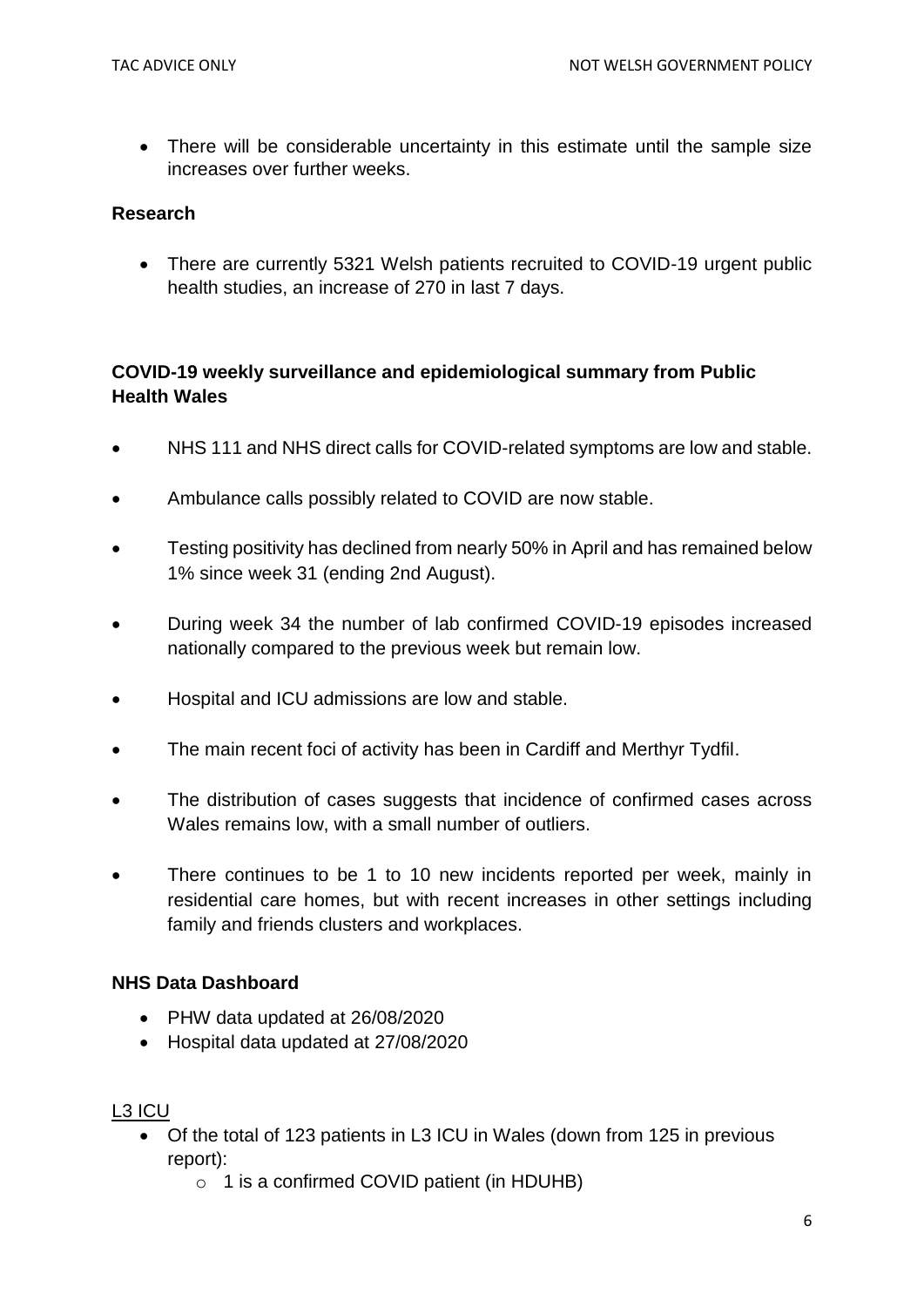- o 5 are suspected COVID patients (2 in ABUHB and 3 in SBUHB)
- Of the health boards with L3 ICU units:
	- o CTMUHB is at 63% occupancy (all non-COVID patients)
	- o CVUHB is at 53% occupancy (all non-COVID patients )
	- o BCUHB is at 51% occupancy (all non-COVID patients)
	- o HDUHB is at 50% capacity (with 1 confirmed COVID patient)
	- o SBUHB and ABUHB are at less than 50% occupancy.

### Daily L3 ICU Confirmed COVID19 Patients





- 7-day average